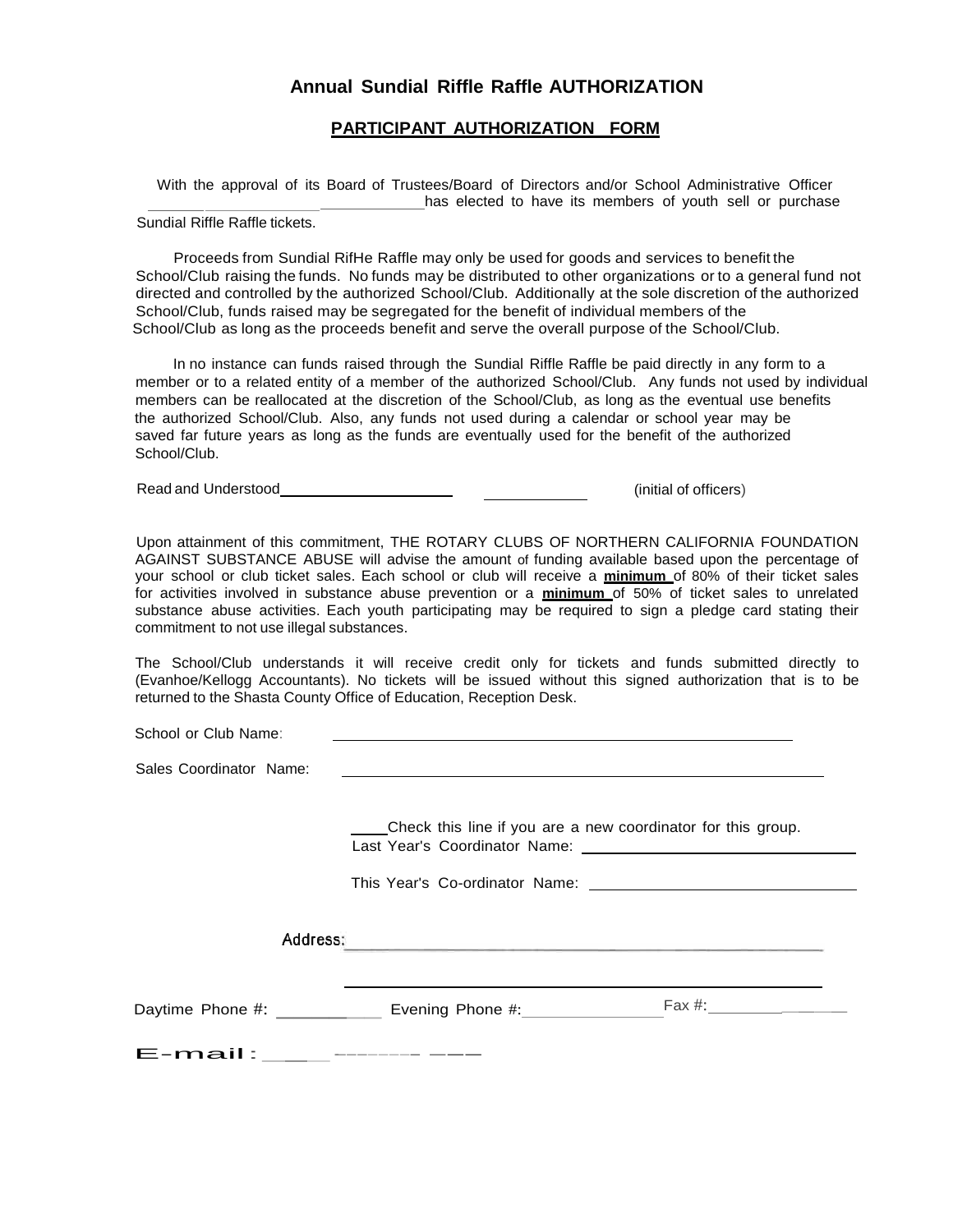*I, as the school principal/club official have read and agree* to *the terms in the Superintendent's Memorandum, and also understand that tickets picked up by our group are to be used for our group and* not *shared with other groups. I have shared this information with others authorized to pick up tickets.* (Original Signatures) *School Principal's Signature*  $\overline{\phantom{a}}$  , which is a set of the set of the set of the set of the set of the set of the set of the set of the set of the set of the set of the set of the set of the set of the set of the set of the set of the set of th  *Date \_\_\_\_\_\_\_\_\_\_\_\_\_\_\_\_\_\_\_\_\_\_\_\_\_\_\_\_\_\_\_\_\_\_\_\_\_ Club President's Signature \_\_\_\_\_\_\_\_\_\_\_\_\_\_\_* Date Substance Abuse Prevention Club/Group (80%) GeneralYouthClub/Group (50%) Service Clubs (i.e. Other Rotary, Lions, etc - 80% Maximum) Batch  $#1$  to Signature Date Date SCOE Signature \_\_\_\_\_\_\_\_\_\_\_\_\_\_\_\_Date\_\_\_\_\_\_\_\_\_ \_ Total Pickup \_\_\_ Batch #2 to \_ Signature Date Date SCOE Signature Date \_ Total Pickup \_\_\_ Batch #3 \_\_\_\_\_\_\_\_\_\_\_\_\_\_\_\_\_\_\_\_to \_\_\_\_\_\_\_\_\_\_\_\_\_\_ Later Later Signature Contract Contract Contract Contract Contract Contract Contract Contract Contract Contract Contract Contract Contract Contract Contract Contract Contract Contract Contract Contract Contract Contract Co Date \_ SCOE Signature\_\_\_\_\_\_\_\_\_\_\_\_\_\_\_\_\_\_\_\_\_\_\_\_\_Date\_\_\_\_\_\_\_  $\equiv$  Total Pickup

OTHERS AUTHORIZED TO PICK-UP TICKETS:

Batch #4 to \_\_ Signature SCOE Signature **Date** Total Pickup \_

*Please circle one:*